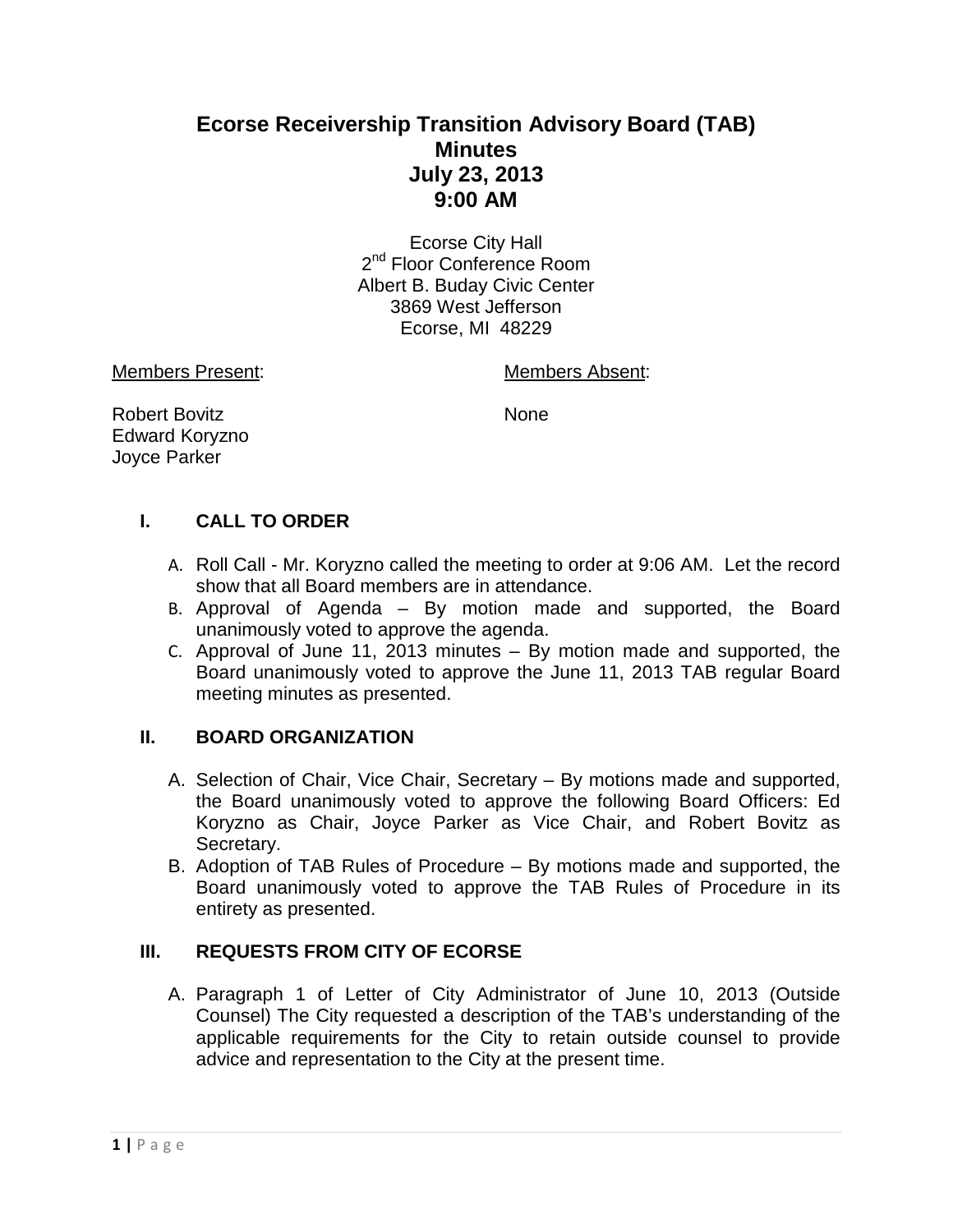Koryzno – It is my understanding that nothing in Emergency Orders, including EM Order 94, authorizes the City Council or the Mayor to retain outside counsel. However, under EM Order 94, the City Council (which includes the Mayor) may adopt ordinances and resolutions consistent with the City Council's authority to set policy that are subject to the approval of the TAB. Accordingly, the City Council could adopt a resolution providing for the retention of outside counsel which could be implemented with TAB approval and funding for such expenditure in the City's lawfully adopted budget.

Parker – That is correct. Questions to CA Openlander - Will outside counsel work with the City Attorney? Is this issue in front of the TAB to appoint a city attorney or other outside attorney?

CA Openlander – The City Attorney was concerned that Council would not work in tandem with the City Attorney. Our question to the TAB is who appoints outside attorney once the City Attorney is in place?

Koryzno – The TAB's job is to review resolutions from the City Council. City Council must take action then resolutions will come to TAB for action.

Koryzno – Motion that the Board state that the Board's understanding is that the City's retention of outside legal counsel could be undertaken pursuant to a resolution of City Council and that City Council's resolution is subject to the approval of the TAB and its implementation is dependent upon the availability of an appropriation in a lawfully adopted budget for the cost to be incurred by the City.

By motion made and supported, the Board unanimously approved the motion.

B. Paragraph 2 of Letter from City Administrator of June 10, 2013 (Litigation Settlement Authority) The City requests a description of the TAB's understanding as to the applicable requirements for the settlement of litigation. In addition, the City Administrator seeks the authority from the TAB to settle claims of less than \$25,000 or some other designated amount.

Koryzno – Inquires as to whether the budget includes a pool of funds to settle litigation? Is there anything in the current EM orders that gives the authority for settlements of any kind to the City Administrator or the City Council?

Parker – Yes, there is a line item in the budget that includes a pool of funds to settle litigation. No, there is not anything in the current EM Orders that gives the authority for settlements of any kind to the City Administrator or the City Council.

Koryzno - Nothing in your Emergency Orders speaks directly to litigation settlement authority. It appears that litigation settlement activity could be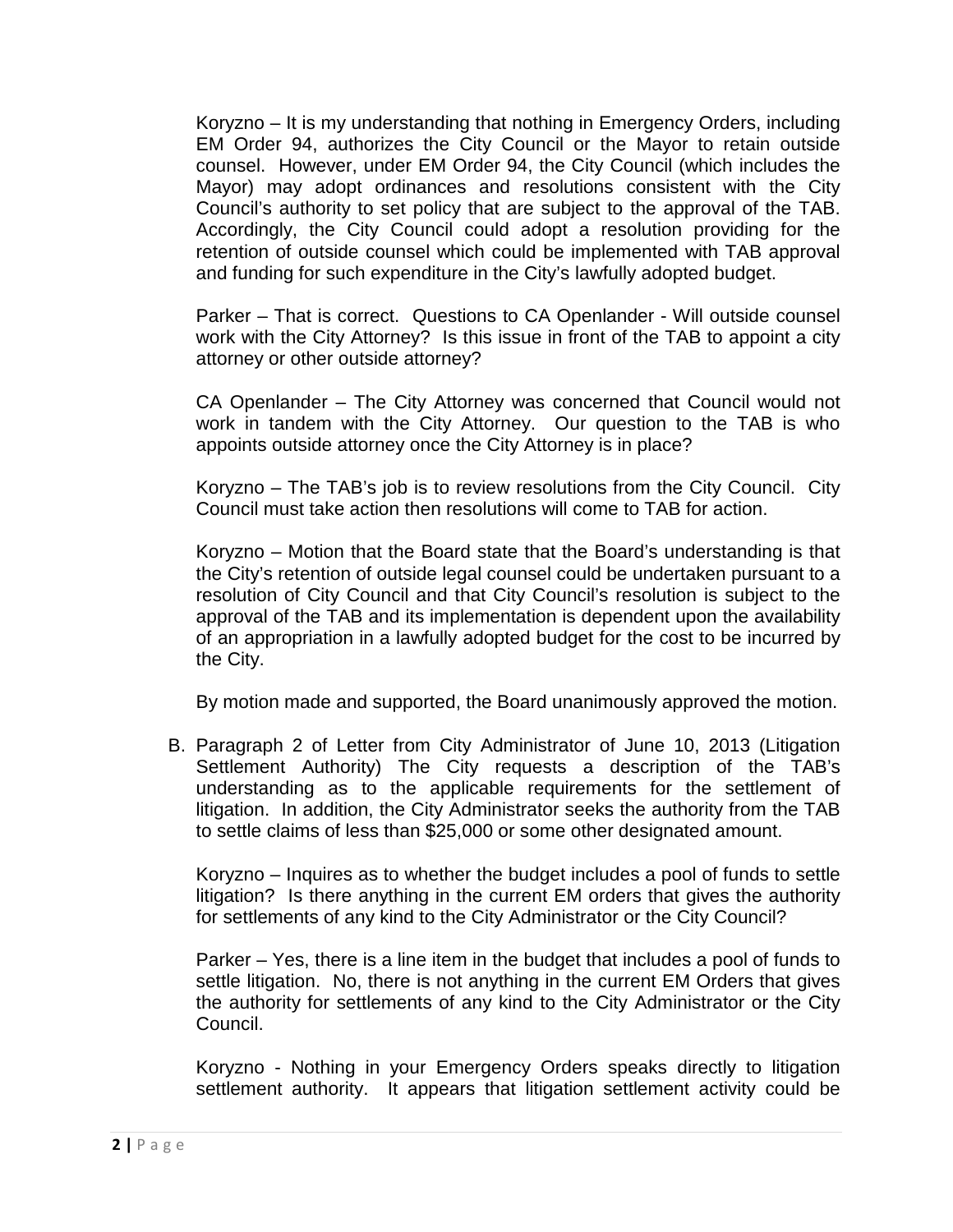undertaken by the City Council pursuant to a resolution for a specific case or to authorize the City Administrator to settle cases under a certain dollar amount.

Koryzno – Motion that the Board state the Board's understanding is that the City Council could adopt a resolution providing for the settlement of a current lawsuit or potential litigation, as well as, for authorizing the City Administrator to settle such litigation, which could be implemented with TAB approval and funding for such expenditures in the city's lawfully adopted budget.

By motion made and supported, the Board unanimously approved the motion.

C. Paragraph 3 of Letter from City Administrator of June 10, 2013 (Authorize City Representative for Collective Bargaining) The City requests a description of the TAB's understanding as to the City's authorized representative for collective bargaining.

Koryzno - Does the current job description designate the City Administrator as the City's representative in collective bargaining?

Openlander – This language is taken from the Ecorse City Administrator job description. The City Administrator position and the job description were authorized by the Emergency Manager in her Order #82 issued on October 22, 2012. My contract has the job description incorporated into it.

"City Administrator administers all benefit programs for both active and retired City Employees, oversees the negotiation and implementation of all Union contracts, investigates and responds to all grievances and discrimination complaints."

Koryzno - Otherwise, the City Council may adopt a resolution designating a collective bargaining representative for the City that is subject to the approval of the TAB.

Koryzno – Motion that the Board state the Board's understanding is that the City Administrator is the City's authorized representative in collective bargaining.

By motion made and supported, the Board unanimously approved the motion.

D. Paragraph 4 of Letter from City Administrator of June 10, 2013 and paragraph 6 of Letter from City Administrator of July 15, 2013 Letter (Deputy City Treasurer Position) The City submits correspondence regarding the proposed establishment and filling of the position of Deputy City Treasurer, a position that the City Administrator notes was eliminated by EM Order 47.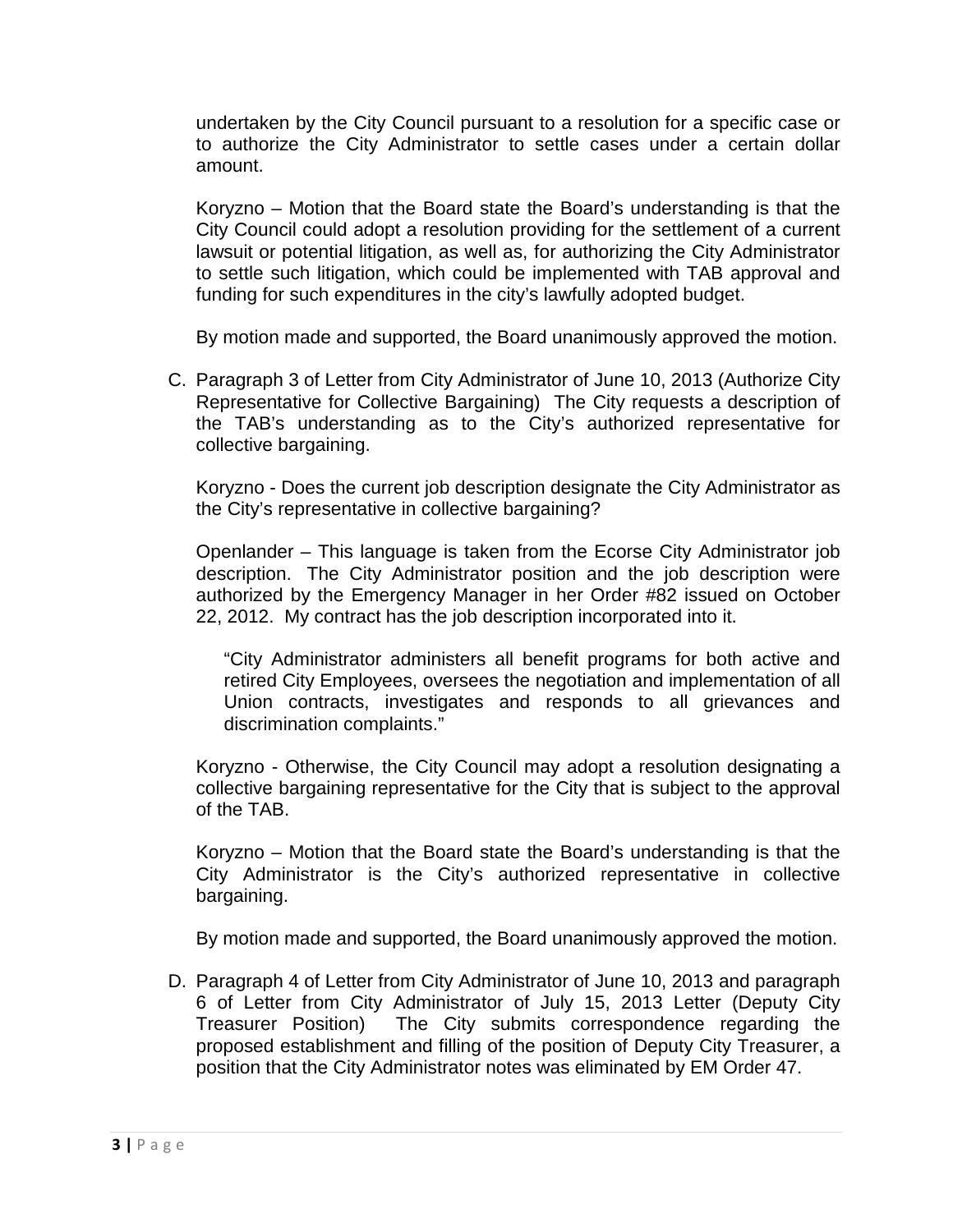Koryzno – Section 21 (2) of PA 436 states that an EM's orders remain in effect until one year after the termination of the receivership.

Koryzno – Motion that it is the TAB's understanding that since section 21 (2) of PA 436 provides that an EM's orders remains in effect after an EM's departure until one one year after the termination of a City's receivership, which has not yet occurred, there is no basis for the establishment or filling of the position of Deputy City Treasurer.

By motion made and supported, the Board unanimously approved the motion.

E. Paragraph 5 of Letter from City Administrator of June 10, 2013 (Status of the Reorganization of the Building Division in the Department of Public Works) The City Administrator reports that the City Mayor and other members of the Council oppose the appointment of a new employee to a newly established position that would complete the reorganization of the Building Division and that they support maintaining the old structure of the Building Division.

Koryzno - This appears to be an information item as to which no action is being requested.

Openlander – The City wants to move forward with the reorganization but the City Council disapproves.

Bovitz – If you are looking for guidance, the TAB does not have any authority to direct City Council.

Koryzno – No action taken on this item.

F. Paragraph 2 of the Letter from the City Administrator of July 15, 2013 (Proposed Wayne County agreement as to which Ecorse is a third party beneficiary) City seeks approval of HOME funds.

Koryzno – These are federal funds allocated to Wayne County. The City is a third party in this contract. How was the developer chosen? Was there a competitive process?

Openlander – Yes, there was a competitive process.

Koryzno - The City seeks approval of the proposed agreement for the use of HOME funds to rehabilitate three residences in the City.

Koryzno – Motion that the TAB approves the July 9, 2013 resolution of the City Council regarding HOME Funds.

By motion made and supported, the Board unanimously approved the motion.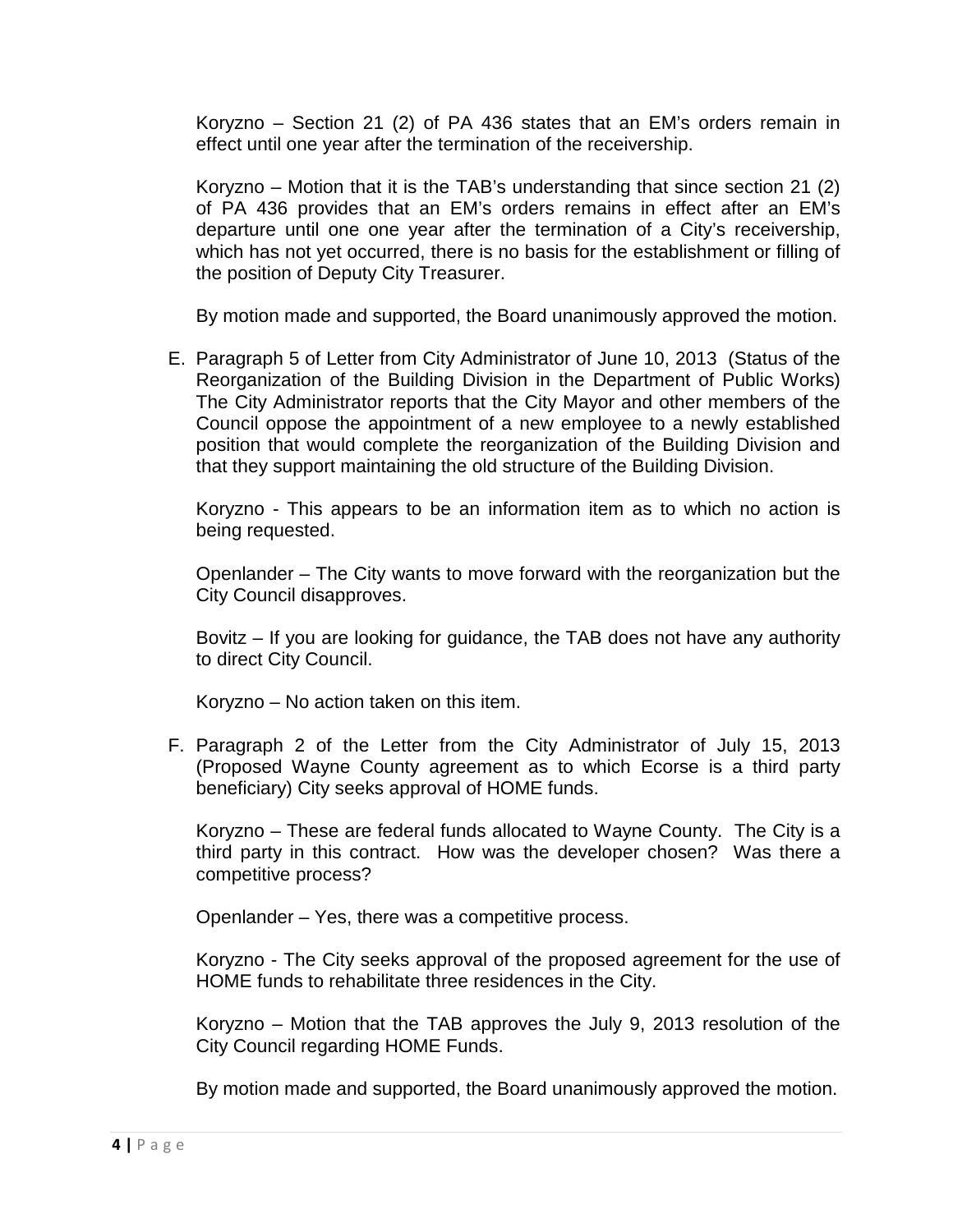G. Paragraph 4 of Letter from City Administrator of July 15, 2013 letter (Proposed budget amendment for replacement of the City Hall Air Handler at a cost of approximately \$190,000).

Koryzno - PA 436, Section 23(5) (c) authorizes the TAB to approve budget amendments which shall not take effect until approved by the TAB. In addition, until the expiration of the FY 13-14 City budget, the State Treasurer's approval of budget amendments is also required by PA 436 Section 21(2).

Koryzno - Motion that the TAB approves the budget amendment as proposed which may be implemented by the City after it obtains approval by the State Treasurer of this amendment Pursuant to PA 436, Section 21(2)". The City will submit the budget amendment to the Treasurer for approval.

By motion made and supported, the Board unanimously approved the motion.

H. Paragraph 5 of Letter from City Administrator of July 15, 2013 (Proposed budget amendment to move \$50,000 from reserves in the Public Works budget for residential building demolitions).

Parker – Why is this request being made and what is the City requesting?

 Openlander - There was \$50,000 set aside for building demolitions. It was removed but we were not awarded the MSHDA grant money. The final version of the budget did not include the \$50,000 and I did not catch the mistake.

Parker - Is this the total final cost or are there other expenses?

Openlander - This is a 3-phase project. The air conditioning failed one year ago. Our contractor proposed replacement of the air conditioner unit. Phase 1 was complete in April 2013 at the cost of \$225,000. Phase 2 is the replacement of the air handler at a cost of \$190,000. This has already been bid out and we will use the same contractor and is planned to be complete in the fall or spring. This project is not funded in the budget. Phase 3 is the rehabilitation (not replacement) of the boiler at a cost of \$150,000. The cost of replacement would be an additional \$100,000. Replacement will bring the boiler up to 80% standards.

Parker – What is the time frame for Phase 3 - rehabilitating the boiler?

Openlander - We can do it anytime and it can be phased into the next budget, but Phase 2 needs to be done as soon as possible.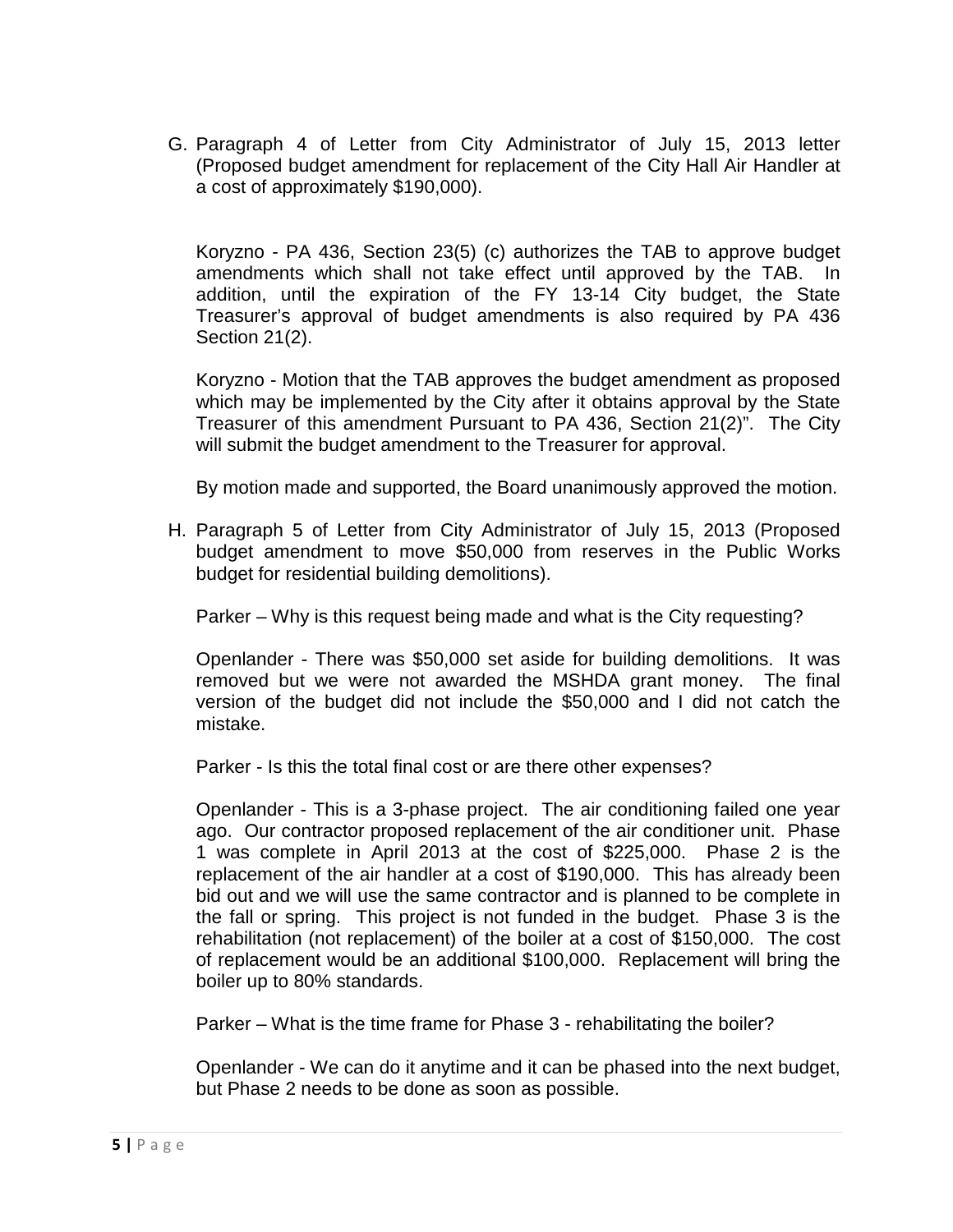Parker – Is Phase 2, the replacement of the air handler, the phase of the project that gives you the efficiency you are looking for?

Openlander – Yes.

Parker - Where are you with your fund balance?

Openlander - We set aside \$400,000 for this project.

Koryzno - PA 436, section 23(5) (c) authorizes the TAB to approve budget amendments which shall not take effect until approved by the TAB. In addition, until the expiration of the FY 13-14 City budget, the State Treasurer's approval of budget amendments is also required by PA 436 Section 21(2).

Koryzno – Motion that the TAB approves the budget amendment as proposed which may be implemented by the City after it obtains approval by the State Treasurer of this amendment Pursuant to PA 436, Section 21(2). The City will submit the budget amendment to the Treasurer for approval.

By motion made and supported, the Board unanimously approved the motion.

I. Paragraph 7 of Letter from City Administrator of July 15, 2013 (Page on Ecorse Web site with TAB's agendas, minutes, and resolutions) The City proposes to develop a page on the Ecorse website.

Koryzno - The TAB will be in charge of its own website and will provide a link to the City when it is available.

Koryzno – Motion to request the Department of Treasury to develop a web page for the posting of the information related to the Ecorse TAB and its activities.

By motion made and supported, the Board unanimously approved the motion.

J. Paragraph 1 of Letter from City Administrator of July 7, 2013 (Offer to purchase Building housing Ecorse Public Works Department and adjacent parking lot for \$50,000).

Koryzno – Mr. Openlander, please provide background on this matter.

Openlander - This item has not gone to City Council yet. The building north of City Hall was purchased to house the Public Works Department. The Court has moved from our current building and we now have room to house the Public Works Department. We would like to sell the building north of City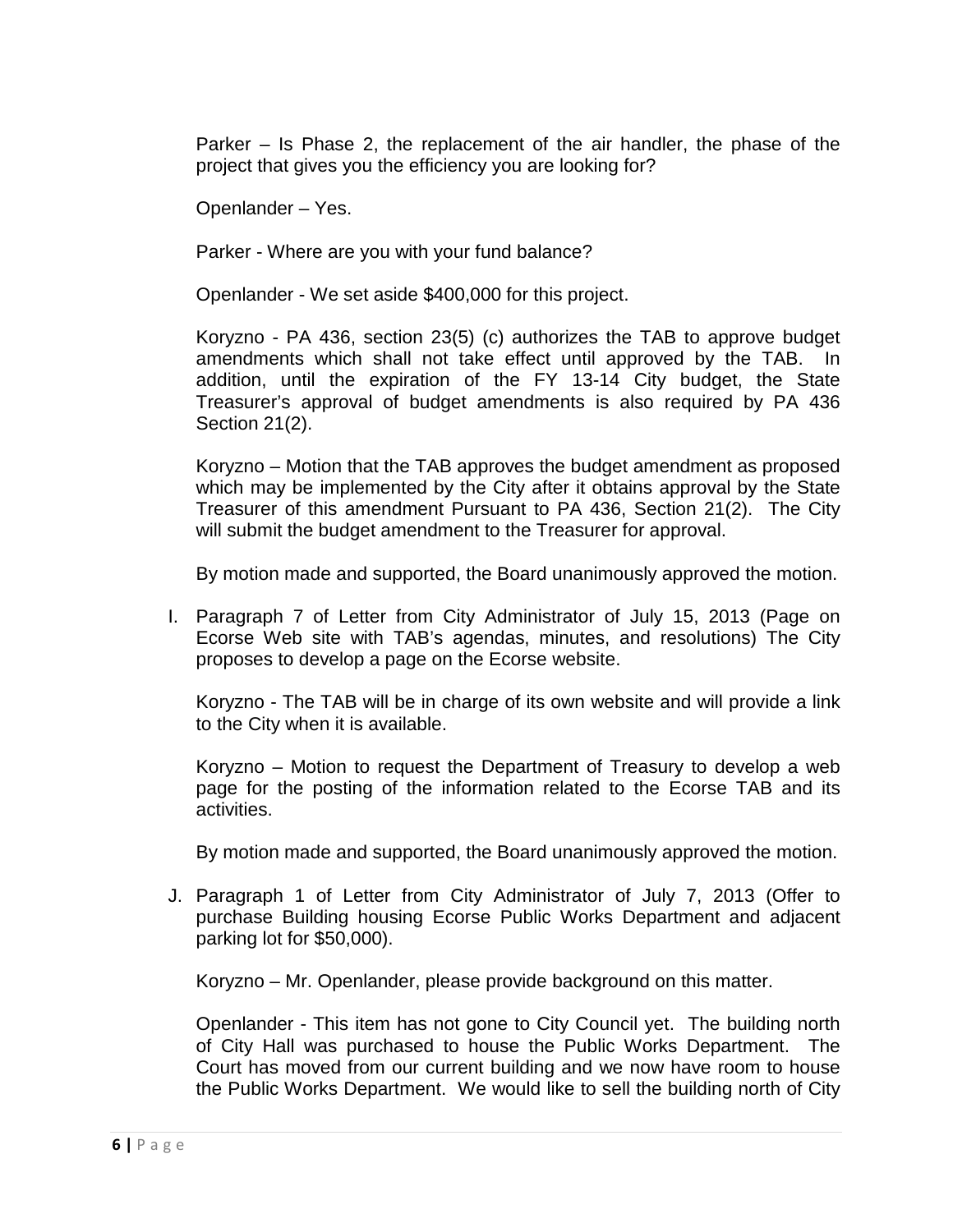Hall that was purchased to the business across the street since we do not need it anymore. We purchased the building for \$65,000. We have an informal offer for \$50,000 and it will go before Council at its meeting tonight. We wanted to make the Board aware of the resolution before Council.

Parker – What is the value of the building? Have we appraised it?

Openlander – We have not appraised it. The assessed and taxable value is approximately \$55,000 - \$60,000. We have already spent money on the new building to wire computers, landscaping, carpeting, and painting.

Parker – Was the building advertised for sale? Was the person who made the offer a relative of a Council Member?

Openlander – No, it was not appraised. And yes, the person that made the offer is a relative of a Council Member.

Koryzno - The TAB is authorized to approve City Council resolutions based upon the Governor's appointment letter and EM 94. At this point the sale is not being proposed by a resolution so there is no basis for TAB approval at this time. No action taken.

K. Email from City Contracted Controller dated June 13, 2013 (Proposed Budget Amendments to the General, Drug Enforcement and Community Development block Grant Funds for FY 12-13)

Koryzno - The Treasurer has approved this request and we are approving for consistency.

Koryzno – Motion that the TAB approves the budget amendment as proposed which may be implemented by the City after it obtains approval by the State Treasurer of this amendment Pursuant to PA 436, Section 21(2).

By motion made and supported, the Board unanimously approved the motion.

#### **IV - Discussion items**

- A. Koryzno The Governor's appointment letter for TAB members has three responsibilities listed here. The TAB should start thinking about the process of how we are going to accomplish these responsibilities.
	- 1. Fulfill the Board responsibilities outlined in Emergency Manager Order No. 094.
	- 2. Recommend amendments, modifications, repeal, or termination of Emergency Manager Order No. 94, or any other Ecorse Emergency Manager Orders, to the Treasurer of the State of Michigan.